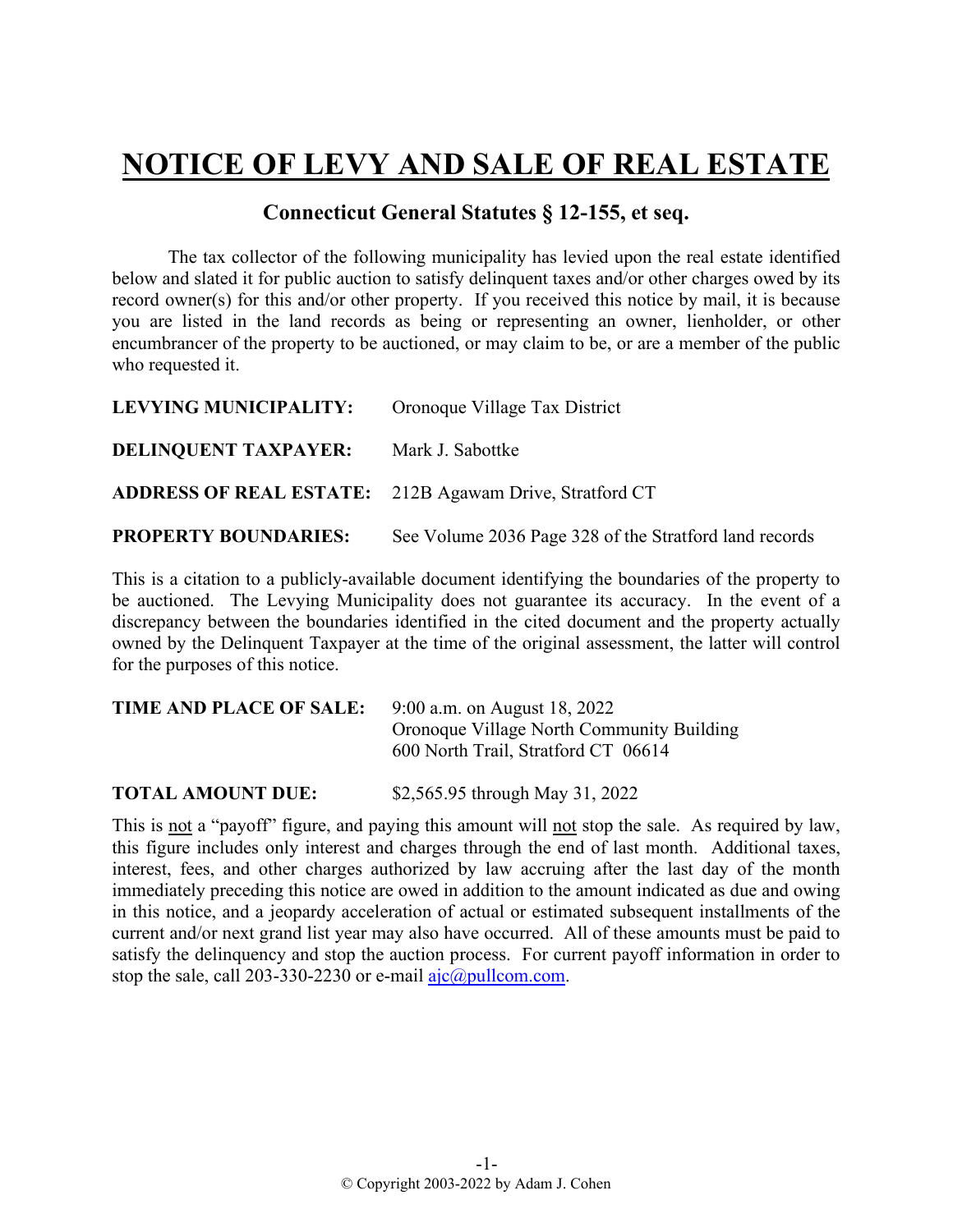**SURVIVING ENCUMBRANCES:** This property will be sold "free and clear" to the winning bidder subject only to: (1) taxes and water/sewer charges laid by the levying municipality which were not yet due and payable at the time of the levy, which is the date accompanying the signature on the first notice of this sale filed in the land records, except as are recovered from the sale; (2) the accrued taxes and water/sewer charges of the Town of Stratford and any other governmental authority against this property; (3) any federal lien recorded until 30 days before the date which is six months after the auction date, except as extinguished pursuant to federal law; (4) easements, covenants and restrictions in favor of other parcels of land predating the time of the levy; (5) solely to the extent any of the delinquencies identified above was assessed on property other than the property to be sold, all encumbrances perfected before this notice was recorded; (6) interests exempt from levy and sale under the Constitution and laws of the United States; (7) the interest of any person or such person's predecessors in title for whom notice of the sale was not sent as required by law, and who had a right to such notice, and who did not in fact know of it within six months thereafter, until expiration of the limitation deadline in C.G.S. § 12- 159b; (8) any monetary encumbrance recorded between June 2, 2022 and the date the first notice of this sale was filed in the land records, unless its holder is notified of the tax sale as required by law or in fact knew of it within six months thereafter; (9) all assessments and charges owed to the Oronoque Village Condominium Association both before and after the sale, which must be paid in full by the purchaser immediately upon taking title; (10) any other interest not foreclosed by this tax sale procedure under state law; and (11) the effect of any federal, state, or local law and the restrictions and conditions in the tax sale notices and announced at the auction.

**PERSONS TO WHOM THIS NOTICE IS SENT:** The following persons are, or may claim to be, or may represent, the known holders of choate interests which will be affected by the sale. Absent payment in full before the auction or valid redemption within six months thereafter, the respective titles, mortgages, liens, restraints on alienation, and other encumbrances in this property in favor of all persons with actual or constructive notice thereof shall be extinguished.

| Mark J. Sabottke<br>212B Agawam Drive<br>Stratford, CT 06614 |                                       |
|--------------------------------------------------------------|---------------------------------------|
| Goldman Sachs Mortgage Company                               | First Horizon Home Loan Corporation   |
| c/o CT Corporation System, Reg. Agent                        | c/o CT Corporation System, Reg. Agent |
| 67 Burnside Avenue                                           | 67 Burnside Avenue                    |
| East Hartford, CT 06108                                      | East Hartford, CT 06108               |